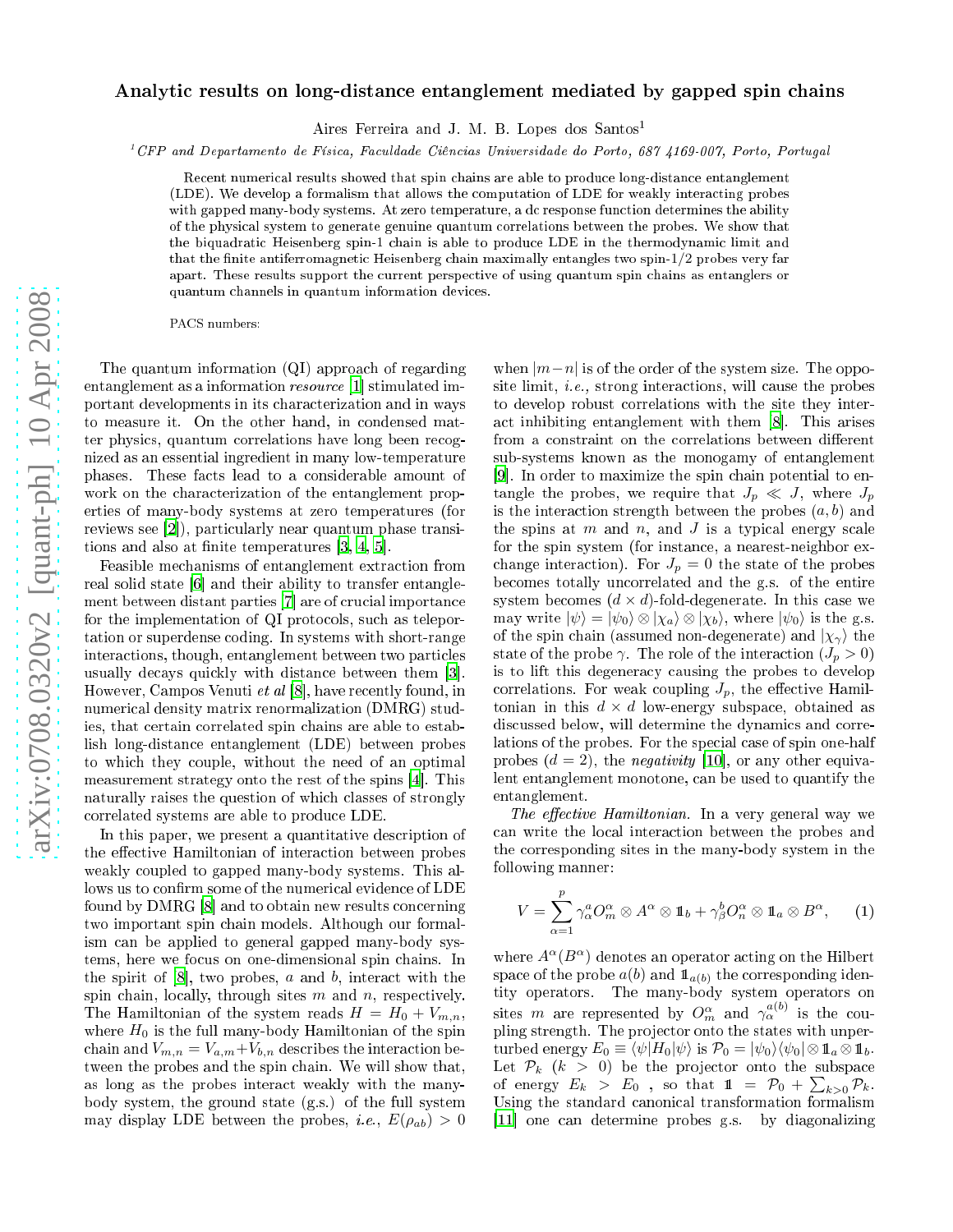an effective Hamiltonian in the subspace spanned by  $\mathcal{P}_0$  $\mathcal{P}_0$  $\mathcal{P}_0$ , namely,  $H_{eff} = \mathcal{P}_0(H_0 + V)\mathcal{P}_0 + |\psi_0\rangle\langle\psi_0| \otimes H^{(ab)}$  $[12]$ . This a familiar concept that finds many appliations in ondensed matter physi
s, su
h as, for instan
e, in the derivation of the Ruderman-Kittel-Kasuya-Yosida magnetic interaction between local moments in a metal [13]. The coupling between the probes is given by  $H^{(ab)} = -\sum_{k>0} \langle UP_k U \rangle_0 (E_k - E_0)^{-1}$ , where the average is taken with respe
t to the g.s. of the spin hain  $\langle UP_k U \rangle_0 = \langle \psi_0 | UP_k U | \psi_0 \rangle$  and  $U := V - \langle V \rangle_0$ . Note that, by definition,  $\langle U \rangle_0 = \mathcal{P}_0 U \mathcal{P}_0 = 0$ . Entanglement between the probes arises from  $H^{(ab)}$  since it contains nonlocal terms such as  $U_{a,m} \mathcal{P}_k U_{b,n}$  [14]. The probe Hamiltonian an be transformed by straightforward manipulations into an expli
it form involving time dependent correlation functions of the spin chain. A similar pro
edure is used to express ross se
tions of s
attering by many-body systems in terms of its correlation functions [23]. We obtain (we set  $\hbar = 1$ , see [\[15](#page-3-14)] for the derivation)

$$
H^{(ab)} = -\frac{1}{2\pi} \int_{-\infty}^{+\infty} \frac{dE}{E} \int_{-\infty}^{+\infty} dt \langle U(t)U \rangle_0 e^{iEt}.
$$

We now introduce the explicit form of  $U$  to arrive at the desired result  $H^{(ab)} = H_L^{(a)} + H_L^{(b)} + H_{NL}^{(ab)} + H_L^{(ab)}$  $L^{(ao)}$ ,  $\mathcal{S}$  for a form on the local terms). Denote the local terms of the local terms of the local terms. Denote the local terms of the local terms of the local terms. In the local terms of the local terms of the local terms ing the two-body connected correlation  $\langle O_m^{\alpha}(t)O_n^{\beta}\rangle_c =$  $\langle \psi_0|O_m^{\alpha}(t)O_n^{\beta}|\psi_0\rangle - \langle \psi_0|O_m^{\alpha}(t)|\psi_0\rangle\langle \psi_0|O_n^{\beta}|\psi_0\rangle$  the term oupling the two probes yields

<span id="page-1-0"></span>
$$
H_{NL}^{(ab)} = \sum_{\alpha,\beta=1}^{p} \gamma_{\alpha}^{a} \gamma_{\beta}^{b} (C_{m\alpha;n\beta} + C_{n\beta;m\alpha}) A^{\alpha} \otimes B^{\beta}, (2)
$$
  

$$
C_{m\alpha;n\beta} = \frac{1}{2i} \int_{-\infty}^{\infty} dt e^{-0^{+}|t|} sign(t) \langle O_{m}^{\alpha}(t) O_{n}^{\beta}(0) \rangle_{c}. (3)
$$

The oupling between the probes an be expressed in terms of the response function  $\chi_{m\alpha;n\beta}(t)$  $-i\langle [O_m^{\alpha}(t), O_n^{\beta}] \rangle \theta(t)$ , where  $\theta(t)$  is the Heaviside step function. Using the Lehman representation at  $T = 0$ one an show that

$$
\tilde{\chi}_{m\alpha;n\beta}(0) = C_{m\alpha;n\beta} + C_{n\beta;m\alpha},
$$

where  $\tilde{\chi}_{m\alpha; n\beta}(\omega)$  is the time Fourier transform of  $\chi_{m\alpha; n\beta}(t)$ . The effective Hamiltonian Eq. [\(2\)](#page-1-0) lifts the degeneracy of the GS level of the uncoupled system  $(J_p = 0)$ . As long as the couplings appearing in  $H_{NL}^{(ab)}$  $NL$  are small compared to typical energy scales of the spin chain, such as the gap to first excited state,  $\Delta$ , the low-energy physics of this system,  $E \ll \Delta$ , with no real excitations of the spin chain, will be well described by  $H_{NL}^{(ab)}$  $NL$  . This condition limits the strength of the chain-probe interaction, but is shown by numeri
al results to be the appropriate limit to maximize  $LDE[8]$  $LDE[8]$  $LDE[8]$ .

In the remainder of the paper we will ompute the LDE for two rotational invariant spin chains: the finite Heisenberg spin- $1/2$  chain in zero field using the exact results

from bosonization theory; a specific spin-1 Heisenberg chain with biquadratic interactions by means of a approximation s
heme for its spe
trum. It is useful to write Eq. [\(1\)](#page-0-0) in terms of spin operators  $\vec{S}_m$  for the spin chain and  $\vec{\tau}_{a(b)}$  for the probes. Considering that the probes couple with the spin hain via an Heisenberg intera
tion, the most common situation,  $V_{m,n} = J_a \vec{S}_m \cdot \vec{\tau}_a + J_b \vec{S}_n \cdot \vec{\tau}_b$ , the connection with the previous notation becomes straightforward:  $O_m^{\alpha} = S_m^{\alpha}, A^{\alpha}(B^{\alpha}) = \tau_{a(b)}^{\alpha}$  and  $\gamma_{\alpha}^{a(b)} = J_{a(b)}$ . Eq. [\(2\)](#page-1-0) be
omes simply,

$$
H_{eff} = J_{ab}\vec{\tau}_a \cdot \vec{\tau}_b,\tag{4}
$$

where  $J_{ab} = J_a J_b \tilde{\chi}_{m\alpha; n\alpha}(0)$  and  $\alpha = x, y$  or z.

The finite antiferromagnetic Heisenberg spin- $1/2$ chain. The isotropic antiferromagnetic Heisenberg model reads

<span id="page-1-1"></span>
$$
H := \sum_{i=1}^{L-1} \vec{S}_i \cdot \vec{S}_{i+1}.
$$
 (5)

Our formalism only applies to the *finite* chain which has gapped ex
itations. To al
ulate its time-dependent orrelation functions we will use the conformal invariance of the critical *infinite* chain  $(L \to \infty)$ . We show below that its time-dependent orrelations are enough to extract the effective coupling  $J_{ab}$  for the finite chain. It is clear that the effective Hamiltonian Eq.  $(2)$  will preserve the full  $SU(2)$  symmetry of the interaction Hamiltonian  $H + V_{m,n}$ , i.e. no local terms will give contribution to  $H_{eff}$ . Assuming that the probes couple to the spin chain with the same strength  $(J_a = J_b \equiv J_p)$ ,  $H_{eff}$  takes the very ompa
t form

<span id="page-1-2"></span>
$$
H_{eff} = J_p^2 \tilde{\chi}_{m\alpha; n\alpha}(0) \vec{\tau}_a \cdot \vec{\tau}_b.
$$
 (6)

Hence, whenever  $\tilde{\chi}_{m\alpha; n\alpha}(0) > 0$  the g.s. of the probes is a singlet-state displaying maximal LDE  $[17]$ . Our computation of  $\tilde{\chi}_{m\alpha; n\alpha}(0)$  will rely on general bosonization results for correlations of spin- $1/2$  chains (see [\[18](#page-3-17)] for a review) and the conformal invariance of the criti
al hain. The dominant long-distan
e orrelations of the g.s. of Hamiltonian Eq. [\(5\)](#page-1-1) oscillate with a  $\pi$ phase hange between neighbor spins. It is therefore staggered magnetization  $M_j^{\alpha} := (-1)^j S_j^{\alpha}, G_{mn}^R(t) :=$  $i\langle [M_m^{\alpha}, M_n^{\alpha}(t)]\rangle \theta(t)$ . The response function in Eq. [\(6\)](#page-1-2) is  $\chi_{m\alpha; n\alpha}(t) = (-1)^{|m-n|} G_{mn}^R(t)$ . The retarded Green fun
tion is obtained from the orresponding Matsubara Green function,  $G(x,\tau) := \langle \hat{T}_{\tau} M_m^{\alpha}(x_m,\tau) M_n^{\alpha}(x_n,0) \rangle$ , with imaginary time  $\tau \in [-\beta, \beta]$  and where, in the limit  $|x_m - x_n| \gg 1$ , we may replace  $x_m - x_n$  by a continuum variable  $x$ . The Matsubara Green function for the infinite chain reads [19]

$$
G(x,\tau) = A|v_F\tau + ix|^{-1};
$$

A is an amplitude and  $v_F$  the Fermi velocity of the spinon excitations. This result implies that the infinite chain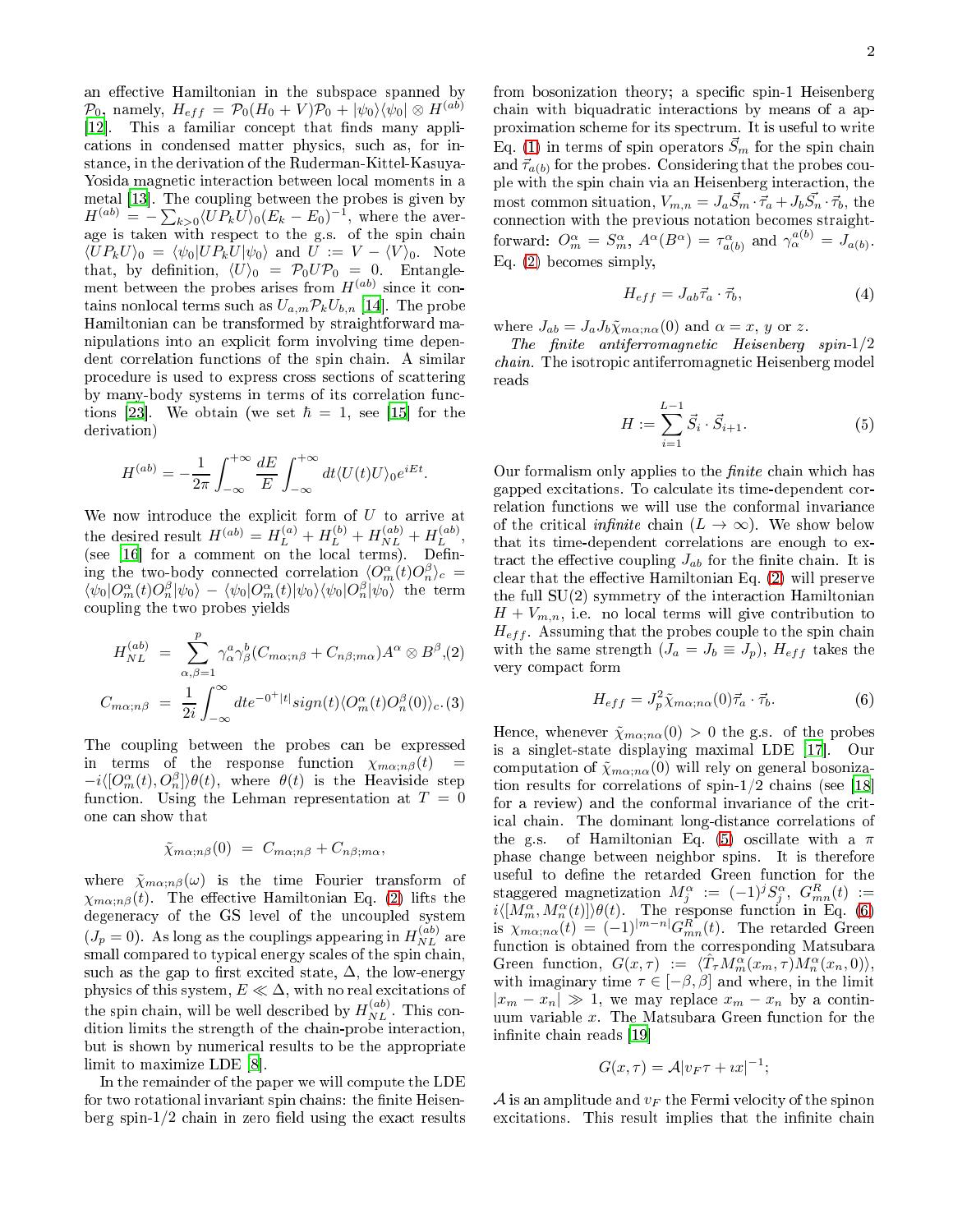

Figure 1: The conformal transformation  $w(z) = u + i r$  maps every point  $(v_F \tau, x)$  in the plane into the strip geometry  $(u \in$  $]-\infty,\infty[$ ,  $r \in [-L/2,L/2]$  with periodic boundary conditions along the  $v$  direction.

has a divergent  $\tilde{\chi}_{m\alpha; n\alpha}(0)$ ; this is a direct consequence of a zero gap and a signal of the riti
al nature of the spin chain at  $T = 0$ . Nevertheless, the finite chain is gapped, has a finite  $\tilde{\chi}_{m\alpha; n\alpha}(0)$ , and the above result can be used to calculate its correlation functions, precisely because the critical nature of the infinite chain implies that  $N$ -point correlation functions in different geometries are related by conformal transformations [20]. The mapping of the infinite chain to the finite chain is achieved by the following analyti transformation (see Fig. 1),  $w = \frac{L}{2\pi} \ln z = u + ir$ , where  $z = v_F \tau + ix$ .

Using the transformation law for conformal invariant theories  $[20]$  $[20]$  the Matsubara Green function for the finite antiferromagnetic Heisenberg chain with periodic boundary conditions in the spatial coordinate  $r$  reads [\[21](#page-4-1)]  $G_{cyl}(r, u) = 2\pi \frac{A}{L} (2 \cosh(2\pi u/L) - 2 \cos(2\pi r/L))^{-\frac{1}{2}}$ . The analytic continuation is completed by Michael time is the second time is  $\mathcal{S}^{\mathcal{A}}$ tation  $u \rightarrow v_F t + 0^+ sgn(t)$  and the corresponding retarded Green function defined in the cylinder  $G^R_{cyl}(r,t)$ an be omputed from the time-ordered Green fun
tion  $G^{R}(r,t) = -2\theta(t)\Im[G(r,t)]$  (see [\[18](#page-3-17)]). Setting the branch cut of the logarithm in the negative real axis we find

$$
G_{cyl}^{R}(r,t) = 2\pi \frac{\mathcal{A}}{L} \frac{\theta(t)\theta(F(r,t))sign(\sin(2\pi t/L))}{\sqrt{F(r,t)}},
$$

where  $F(r, t) = 2 \cos(2\pi r/L) - 2 \cos(2\pi t/L)$ . The response function at zero frequency is then given by  $\tilde{\chi}_{m\alpha; n\alpha}(0) = (-1)^{|m-n|} \int_0^{\infty} dt G^R(r, t) \exp(-0^{\frac{1}{l}}t)$ . Here we only state the result,

$$
\tilde{\chi}_{m\alpha;n\alpha}(0) = \mathcal{C}_{mn} \int_{2\pi r/L}^{\pi} dy \frac{y/\pi - 1}{\sqrt{\cos(2\pi r/L) - \cos(y)}},
$$

with  $\mathcal{C}_{mn} = (-1)^{|m-n|} \mathcal{A}/(2v_F)$ . Figure 2 shows the plot of the absolute value of the response fun
tion at zero frequency confirming the existence of LDE for a wide range of values of  $r/L$ . Note that  $\tilde{\chi}_{m\alpha; n\alpha}(0)$  diverges logarithmi
ally at the origin. Our perturbative approa
h cannot be applied unless  $J_p^2 \tilde{\chi}_{m\alpha; n\alpha}(0) \ll \Delta \sim J/L$ , and will fail in the thermodynamic limit  $(L \to \infty)$  for fixed r. The numerical results of Ref.  $[8]$  $[8]$  show probes almost completely entangled only for small values of  $J_p \sim 0.1$ , for a finite chain  $L = 26$ . This value is well estimated by the limit of validity of our perturbative approa
h, for  $r/L \sim O(1)$ , namely,  $J_p \ll J/\sqrt{L}$ . These results, in the



Figure 2: The absolute value of the response function at zero frequency for the finite antiferromagnetic Heisenberg chain. We have assumed  $r \gg 1$  so that the results from bosonization theory are accurate.

light of our analysis, strongly suggest that the conditions for LDE are coincident with the conditions for validity of the perturbative approa
h. Weakly oupled probes get maximally entangled by the effective antiferromagnetic intera
tion mediated by the spin hain.

The AKLT model. The Heisenberg spin one-chain with biquadratic interactions reads

$$
H := \sum_{i=1}^{N-1} \left[ \vec{S}_i \cdot \vec{S}_{i+1} + \beta (\vec{S}_i \cdot \vec{S}_{i+1})^2 \right].
$$

This model admits an exact solution for  $\beta = 1/3$  which is known as the Affleck-Kennedy-Lieb-Tasaki (AKLT) point [22]. A picture of the g.s. is given by the so-called valen
e-bond-solid (VBS). Ea
h spin-1 is represented by a ouple of spins one-half, as long as the antisymmetri state is projected out. The VBS state is constructed by forming short-ranged singlets between nearest spin-1/2 and then symmetrizing local pairs to get back  $S = 1$ states. In the thermodynamic limit, the static correlations are very short-ranged  $[\xi_{AKLT} = 1/ln(3) \approx 0.9]$  [22]. For this reason we may ask whether two probes are able to get entangled by intera
tion mediated by the spin-1 chain. We cannot make an exact computation of LDE as in the Heisenberg model, since the exact dynamical correlations are not known even for large distan
es. However, as suggested by Arovas *et al* [24], we can apply the single-mode approximation (SMA) used to deduce the phonon-roton curve in liquid 4He [25], in order to study the ex
itations in this model. This is done by assuming that a excited state at wave vector  $q$  is given by

$$
|q\rangle \equiv S^z_q|\psi_0\rangle = N^{-1/2}\sum_i e^{i q r_i} S^z_i |\psi_0\rangle,
$$

where  $|\psi_0\rangle$  is the exact g.s. of the AKLT model. Within the SMA the dynamical structure factor  $S^{\alpha\beta}$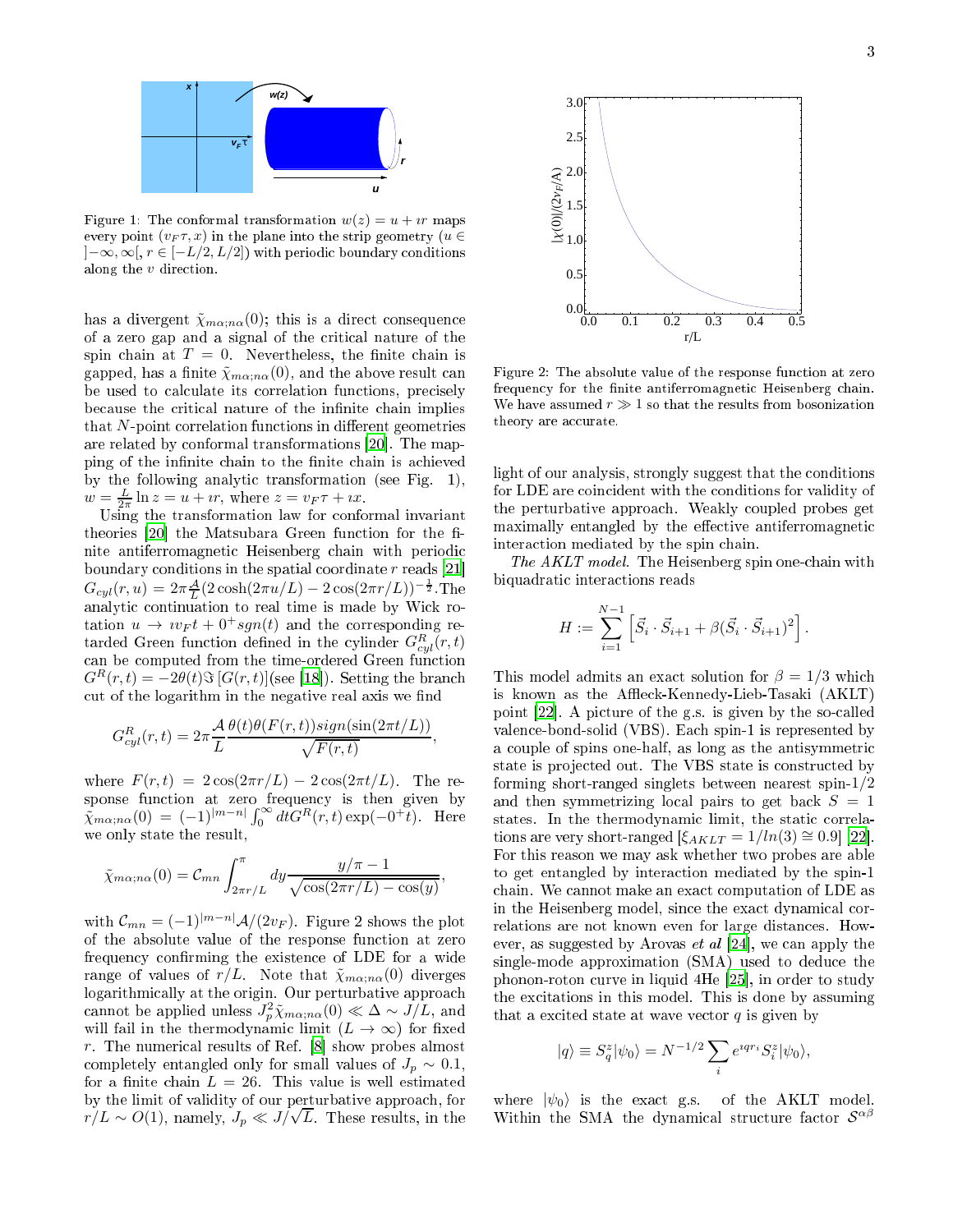is related with the static structure factor defined as  $s^{\alpha\beta}(q) = \langle \psi_0 | S^{\alpha}_{-q} S^{\beta}_{q} | \psi_0 \rangle$  $s^{\alpha\beta}(q) = \langle \psi_0 | S^{\alpha}_{-q} S^{\beta}_{q} | \psi_0 \rangle$  $s^{\alpha\beta}(q) = \langle \psi_0 | S^{\alpha}_{-q} S^{\beta}_{q} | \psi_0 \rangle$  in the simple way  $\mathcal{S}(q, w) \cong$  $s(q)\delta(w-w_q)$ . In [24] it was shown that,  $w_q = E_q - E_0 =$  $5(5 + 3\cos q)/27$  and that  $s(q) = (10/27)(1 - \cos q)/w_q$ . The knowledge of the dynamical structure factor allows us to compute the effective couplings of Eq.  $(2)$  by inverse Fourier transform. For the AKLT model we obtain

$$
\tilde{\chi}_{m+r\alpha;m\alpha}(0) = \int_0^\infty \frac{dt}{2\pi} \int_{-\pi}^\pi dq \cos(qr) \sin(w_qt)(a + \frac{b}{w_q})
$$

with  $a = -2/3$ ,  $b = 80/81$ . These integrals may be done by defining  $f(t) = sin(w_d t) \theta(t)$  and noting that  $\gamma = \int_{-\infty}^{\infty} dt \sin(w_q t) \theta(t) = \hat{f}(w = 0)$  where  $\hat{f}(w)$  is the Fourier transform of  $f(t)$ . We obtain  $2\hat{f}(w)$  =  $(w + w_q - i0^+)^{-1} - (w - w_q - i0^+)^{-1}$  and  $\gamma = 1/w_q$ . The remaining integral is done by extending the integrand to the omplex plain and omputing the residues. This yields,  $J_{ab} = -\frac{27}{10} J_p^2 (-1)^r (1 + \frac{4}{3}r)e^{-\frac{r}{5AKLT}}$ . The sign of the intera
tion mediated by the AKLT spin hain changes according to the distance between the probes. This comes from the fact that the static correlations in this spin hain have a similar alternation. Therefore at  $T=0$  the probes get entangled whenever their distance orresponds to a odd number of sites.

The effect of finite temperature and final comments. If

- <span id="page-3-0"></span>[1] M. A. Nielsen and I. L. Chuang, Quantum Computation and Quantum Information (Cambridge University Press, Cambridge, 2000).
- <span id="page-3-1"></span>[2] L. Amico, R. Fazio, A. Osterloh and Vedral, eprint arXiv:quantum-ph/070344v1 (2007); J. I. Latorre, E.Ri
o and G. Vidal, Quant. Inf. Comput. 4, 48 (2004).
- <span id="page-3-2"></span>[3] T. J. Osborne and M. A. Nielsen, Phys. Rev. A  $66$ , 032110 (2000); A. Osterloh, L. Amico, G. Falci, and R. Fazio, Nature (London) 416, 606 (2002).
- <span id="page-3-3"></span>[4] F. Verstraete, M. A. Martín-Delgado, and J. I. Cirac, Phys. Rev. Lett. 92, 087201 (2004).
- <span id="page-3-4"></span> $[5]$  V. Vedral, New. J. Phys. 6, 102 (2004).
- <span id="page-3-5"></span>[6] G. De Chiara et al, New. J. Phys.  $8, 95$  (2006).
- <span id="page-3-6"></span>[7] M. B. Plenio and F. L. Semião, New. J. Phys. 7, 73 (2005); M. J. Hartmann, M. E. Reuter, and M. B. Plenio, ibid. 8, 94 (2004).
- <span id="page-3-7"></span>[8] L. Campos Venuti, C. Degli Esposti Boschi, and M. Ron
aglia, Phys. Rev. Lett. <sup>96</sup> 247206 (2006); ibid. <sup>99</sup> 060401 (2007).
- <span id="page-3-8"></span>[9] V. Coffman, J. Kundu, and W. K. Wootters, Phys. Rev. A 61, 052306 (2000).
- <span id="page-3-9"></span> $[10]$  G. Vidal and R. R. Werner, Phys. Rev. A  $65$ , 032314 (2002).
- <span id="page-3-10"></span>[11] J. R. Schrieffer and P. A. Wolff, Phys. Rev. 149, 491  $(1966)$  $\sim$   $\sim$
- <span id="page-3-11"></span>[12]  $\mathcal{P}_0 H_0 \mathcal{P}_0$  contributes with a constant, and thus will be set to zero as it does not hange the eigenstates.
- <span id="page-3-12"></span>[13] T. Kasuya, Prog. Theor. Phys.  $16, 45$  and  $58$  (1956); M. A. Ruderman and C. Kittel, Phys. Rev. 96, 99 (1954); K. Yosida, ibid. 106, 893 (1957).
- <span id="page-3-13"></span>[14] Y. Li et al, Phys. Rev. A  $71$ , 022301 (2005).

the temperature is such that  $k_B T \ll \Delta$ , we do not expect real excitations of the spin chain to be present. Only the subspace of states described by  $\hat{H}_{eff}$  will be populated and we may calculate the correlations between the probes using  $\rho_{ab} = e^{-\beta \hat{H}_{eff}} / Tr[e^{-\beta \hat{H}_{eff}}]$  with  $\beta^{-1} = k_B T$ . This defines a temperature,  $1/\beta^*$ , above which entanglement disappears. For an antiferromagnetic  $\hat{H}_{eff}$  the computation of the *negativity* yields  $\beta^* J_{mn} \simeq 0.27$ . Loosely speaking, the probes will be entangled whenever the temperature is smaller than the effective coupling between the probes. This formalism has also been used to dis cuss qubit teleportation and state transfer across spin chains  $[8]$ . In conclusion, we have expressed the capacity of a gapped many-body system as an entangler of weakly oupled probes at arbitrary distan
es in terms of a zero temperature response fun
tion. We exempli fied this formalism by calculating this function for two quantum spin hains, shedding light on re
ent numeri al results on LDE. In this ontext, our results strongly suggest that the main me
hanism of LDE mediated by gapped spin hains is the existen
e of dominant antiferromagnetic correlations. Acknowledgments. We gratefully a
knowledge very enlightening dis
ussions with J. Penedones. A.F. was supported by FCT (Portugal) through PRAXIS Grant No. SFRH/BD/18292/04.

- <span id="page-3-14"></span> $[15] \text{ We} \qquad \text{rewrite} \qquad H_{ab} \qquad \text{ as } \qquad H^{(ab)} \qquad \qquad =$  $-\int_{-\infty}^{+\infty} \frac{dE}{E} \sum_{k>0} \langle \psi_0 | UP_k U | \psi_0 \rangle \delta(E - E_k + E_0)$  and use the integral representation of the Dirac of the Dirac function,  $\delta(E) = (2\pi)^{-1} \int_{-\infty}^{+\infty} dt e^{iEt}$ , and the fact that  $\langle \psi_0 | e^{iE_0t} U e^{iE_kt} P_k U |\psi_0 \rangle = \langle \psi_0 | U(t) P_k U |\psi_0 \rangle$ , where  $U(t) = e^{iH_0t}Ue^{-iH_0t}$  is the probe-spin-chain coupling in the Heisenberg representation for the spin hain. Finally we can set  $\langle U \rangle_0 = 0$  to our advantage, by including the  $\text{term } k = 0 \text{ in the sum over } k \text{ and, since } \mathbb{1} = \sum_k \mathcal{P}_k$  , we obtain the stated result.
- <span id="page-3-15"></span>[16] The local terms in  $H^{(ab)}$  read  $H^{(ab)}_L$  $\begin{array}{lll} {\rm The} & {\rm local} & {\rm terms} & {\rm in} & H^{(ab)} & {\rm read} & H^{(ab)}_{L} \ \sum_{\alpha,\beta=1}^{p}(\gamma_\alpha^a\gamma_\beta^aC_{m\alpha,m\beta}A_\alpha A_\beta\otimes1\!\!1_b\ +\ \gamma_\alpha^b\gamma_\beta^bC_{n\alpha,n\beta}1\!\!1_a\ \otimes \end{array}$  $B_{\alpha}B_{\beta}$ ) and  $H_L^{a(b)} = \sum_{\alpha=1}^p \gamma_{\alpha}^{a(b)} A(B)^{\alpha} \langle O_m^{\alpha} \rangle$ . These terms are either constants or zero in the cases we consider.
- <span id="page-3-16"></span>[17] More precisely, due to the perturbative nature of our formalism with expansion parameter  $J_p/\Delta$ , the negativity or any other entanglement monotone will deviate from the value of maximal entanglement (the singlet state) with corrections of the order of  $(J_p/\Delta)^2$ , which are negligible for weakly interacting probes, *i.e.*  $E(\rho_{ab}) = 1 - O(J_p^2/\Delta^2).$
- <span id="page-3-17"></span>[18] T. Giamarchi, Quantum Physics in One Dimension (Clarendon Press, Oxford, 2004).
- <span id="page-3-18"></span>[19] S. Sachdev, Quantum Phase Transitions (Cambridge) University Press, Cambridge, 1999).
- <span id="page-3-19"></span>[20] In a conformally invariant two-dimensional system with scaling dimension  $\eta$  the 2-point correlation function has the transformation law  $G_{q'}(w_1, w_2)$  =  $|dw(z_1)/dz_1dw(z_2)/dz_2|^{-\frac{\eta}{2}}G_g(z_1,z_2)$  generated by any